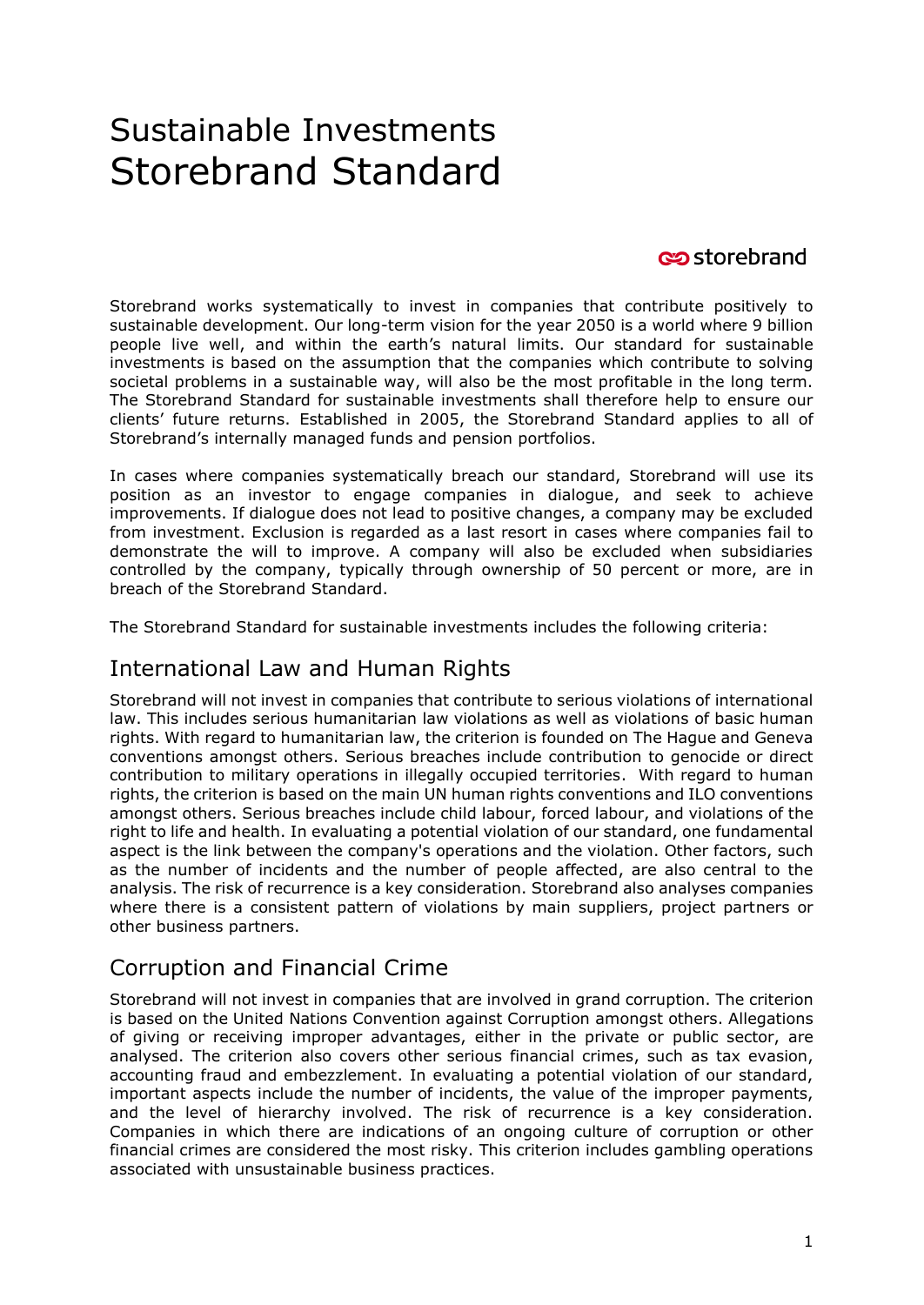## Environmental Damage

Storebrand will not invest in companies involved in activities that cause serious environmental damage. The criterion is based on The UN Convention on Biological Diversity and The UN Framework Convention on Climate Change amongst others. In evaluating a potential violation of our standard, important aspects include the extent and reversibility of the damage caused to ecosystems and people's health. The risk of recurrence is a key consideration. The cases considered most serious are those where the company lacks a systematic approach to limiting its environmental impact, thus causing irreversible damage to a large or vulnerable area or group of people. This criterion includes exclusions based on climate risk; including companies with major stakes in coal, coal utilities, oil sand and unsustainable palm oil production.

#### Controversial Weapons

Storebrand will not invest in companies involved in the development and/or production of controversial weapons; testing of controversial weapons; production of components to be used exclusively for controversial weapons; or stockpiling and/or transfer of controversial weapons. This criterion includes but is not limited to: landmines, cluster munitions, nuclear weapons and biological and chemical weapons. The definitions and scope are in line with the corresponding conventions and norms, including but not limited to the Convention on Cluster Munitions (CCM), the Ottawa Treaty/Mine Ban Treaty and the Non-Proliferation Treaty.

#### Tobacco

Storebrand will not invest in companies where the sale of tobacco products, or components exclusively designed for such products, exceeds 5 percent of total sales. Tobacco products are defined as products entirely or partly made from tobacco leaf. The criterion applies to producers and distributors as well as companies involved in the cultivating or processing of tobacco.

#### Cannabis

Storebrand will not invest in companies where the sale of cannabis products for recreational use, or components exclusively designed for such products, exceeds 5 percent of total sales. The criterion applies to producers and distributors as well as companies involved in the cultivating or processing of cannabis for recreational use. The criterion does not apply to income from cannabis products that are not classified as recreational.

#### Sovereign Bonds

Storebrand will not invest in sovereign bonds from countries lacking elementary institutions to prevent corruption, fulfil basic social and political rights, and contribute to maintaining international peace and security. Countries that rank among the lowest 10 percent on Transparency International's "Corruption Perceptions Index" and the World Bank's "Worldwide Governance Indicators; Control of Corruption Index", are excluded. Furthermore, countries with the lowest score of 7 in Freedom House's "Freedom in the World Index", and countries subject to sanctions imposed by the UN Security Council, are also excluded.

## Exchange Traded Funds (ETF)

To be approved, an ETF must meet a 10 percent rule. The rule states that a maximum of 10 percent of an ETF's portfolio companies, or of the index that the ETF follows, may be excluded by Storebrand.